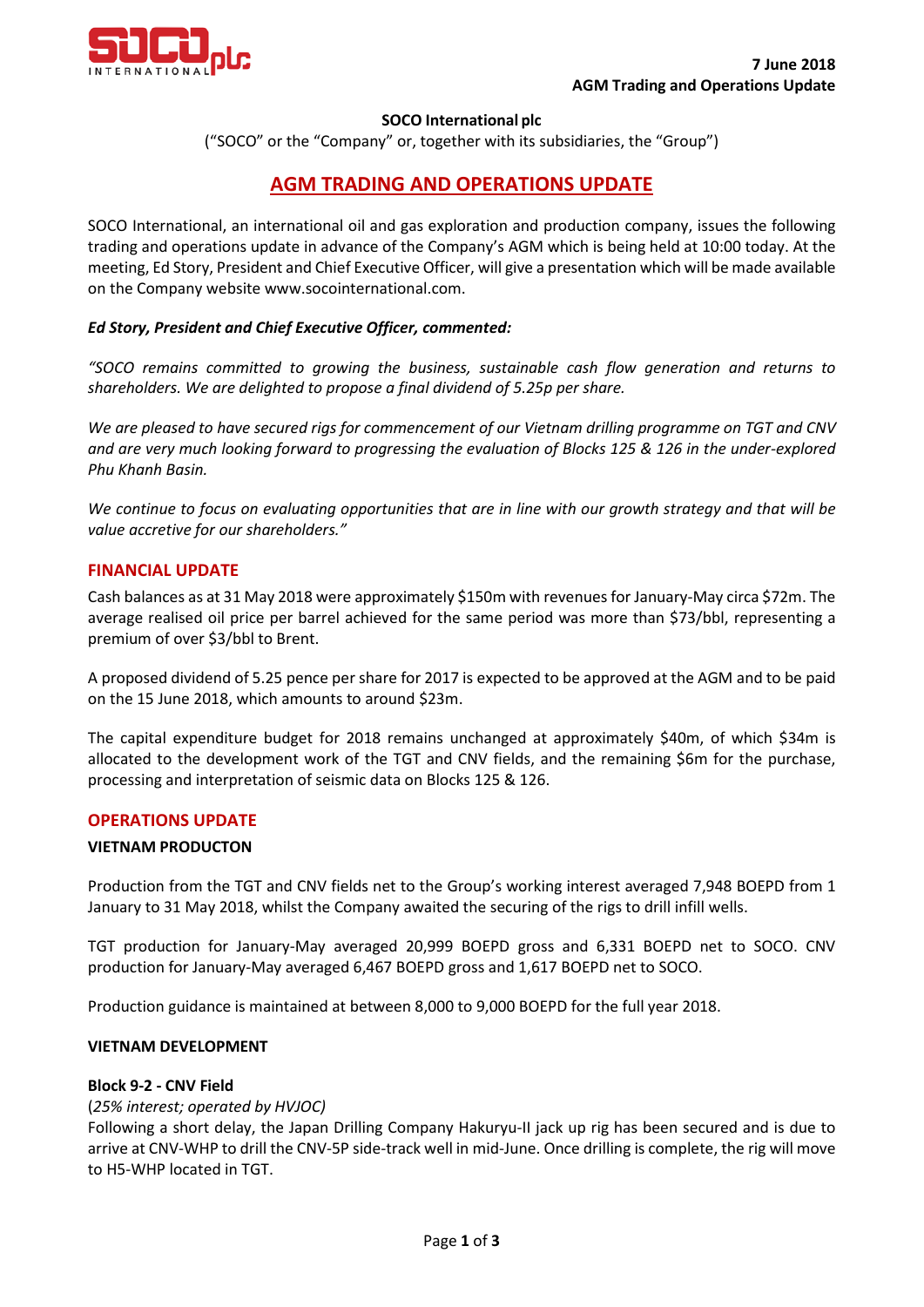

#### **Block 16-1 - TGT Field**

*(30.5% interest; operated by HLJOC)*

A second jack-up rig, the PetroVietnam Drilling PVD-1, has also been secured and is expected to drill from the H1-WHP commencing in August.

We are continuing to evaluate solutions to the compressor issues encountered on the FPSO and are finalising negotiations for the extension to the FPSO Bare Boat Charter.

#### **Blocks 125 & 126**

*(70% interest, SOCO-operated)*

Administrative activities are continuing, in addition to gathering of the existing 2D seismic data for assessment and review.

#### **AFRICA PORTFOLIO**

**Marine XI Block, offshore Congo (Brazzaville)** *(40.39% working interest, SOCO-operated)* and **Cabinda North Block, onshore Angola** *(Non-operated, 22% working interest).*

As previously announced the Group's African assets, Marine XI (now the Lidongo, Lideka, Loubana and Viodo exploitation permits) and Cabinda North, are no longer a core priority for SOCO, although there is no change in our assessment of the potential of these assets.

#### **CORPORATE**

#### **NON- EXECUTIVE DIRECTORS**

SOCO recently announced two changes to the SOCO Board. John Martin is to be appointed as an Independent Non-Executive Director, and Olivier Barbaroux, Non-Executive Director, is to retire from the Board of SOCO. Both changes are effective from conclusion of the Company's AGM.

### **STRATEGIC UPDATE**

SOCO's Board continues to evaluate M&A opportunities in line with strict strategic, financial and operational criteria and SOCO only pursues transactions if they are determined by SOCO's Board to be in the best interest of shareholders.

#### **ENQUIRIES:**

#### **SOCO International plc** Tel: 020 7747 2000

Ed Story, President and Chief Executive Officer Jann Brown, Managing Director and Chief Financial Officer Mike Watts, Managing Director Sharan Dhami, Group Investor Relations Manager

**Camarco** Tel: 020 3757 4980

Billy Clegg Georgia Edmonds Owen Roberts